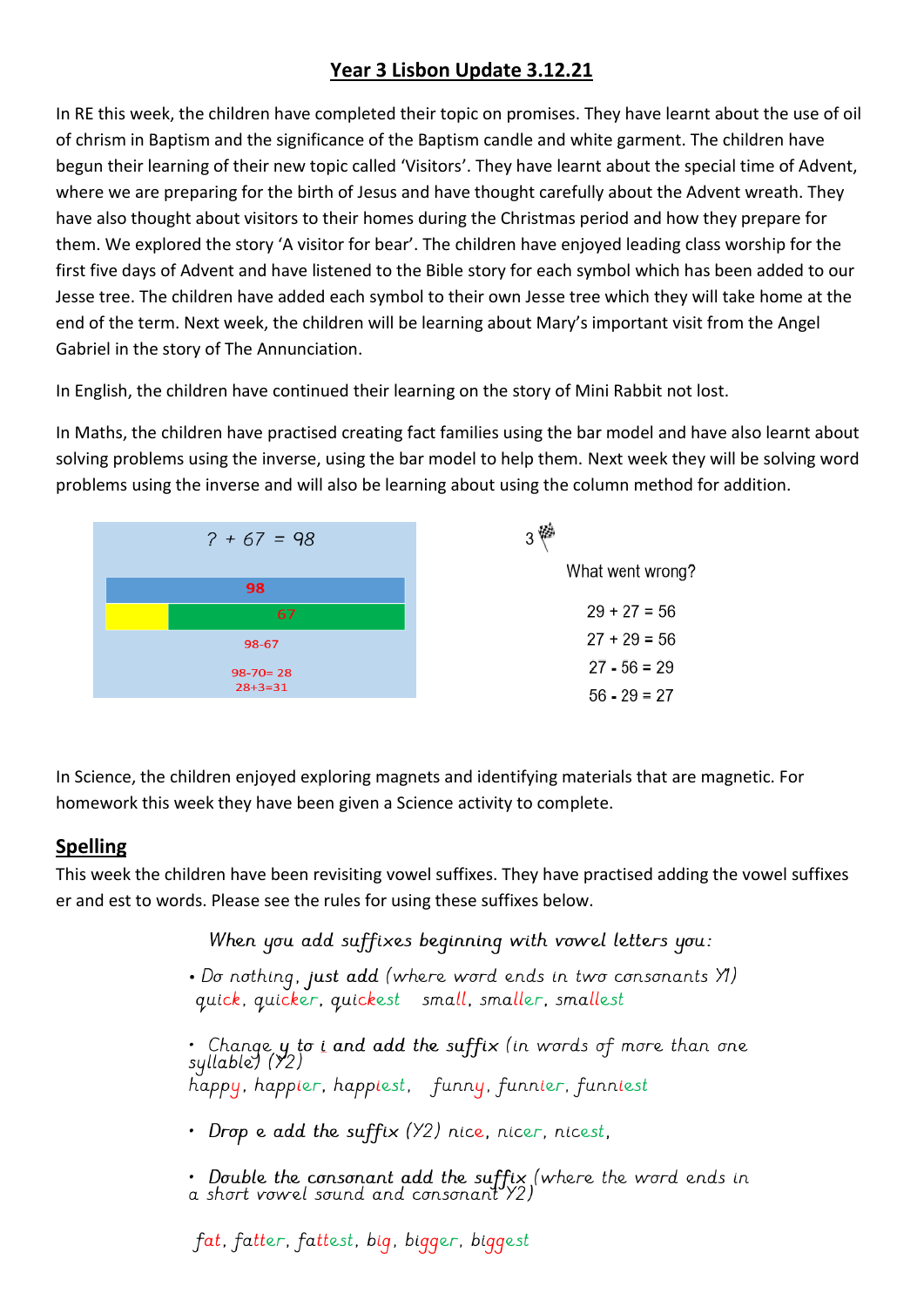### **Egyptian Day**

Please see the email that was sent out earlier in the week about our Egyptian day on **Thursday 16th December.** 

Below are some pictures of some homemade costume ideas. Please also see the attached link for instructions for how to make an Egyptian collar using a paper plate.



#### **Homework**

For homework this week, the children have been given a Science activity to complete based on how magnets are used in the wider world. Please see the information attached to the template for further details. The activity can be completed on the sheet and will be stuck into their Science books in school. **Messages**

- As the weather is now getting colder, can you please ensure that your child has a pair of light grey jogging bottoms for outdoor games in their PE kit. Please label these with your child's name.
- Your child can bring in some 'spares' clothing which can be worn at lunchtime when playing sports outside, so that their uniform doesn't get dirty, e.g. a pair of tracksuit bottoms and a jumper. These can be sent into school in a labelled plastic bag.
- A reminder that **no earrings** should be worn in school and long hair needs to be tied up.

#### **Diary Dates**

- $\bullet$  Wednesday 15<sup>th</sup> December Christmas jumper day
- Thursday  $16<sup>th</sup>$  December-Year 3 Egyptian day

Thank you, Have a great weekend, Laura $\circledcirc$